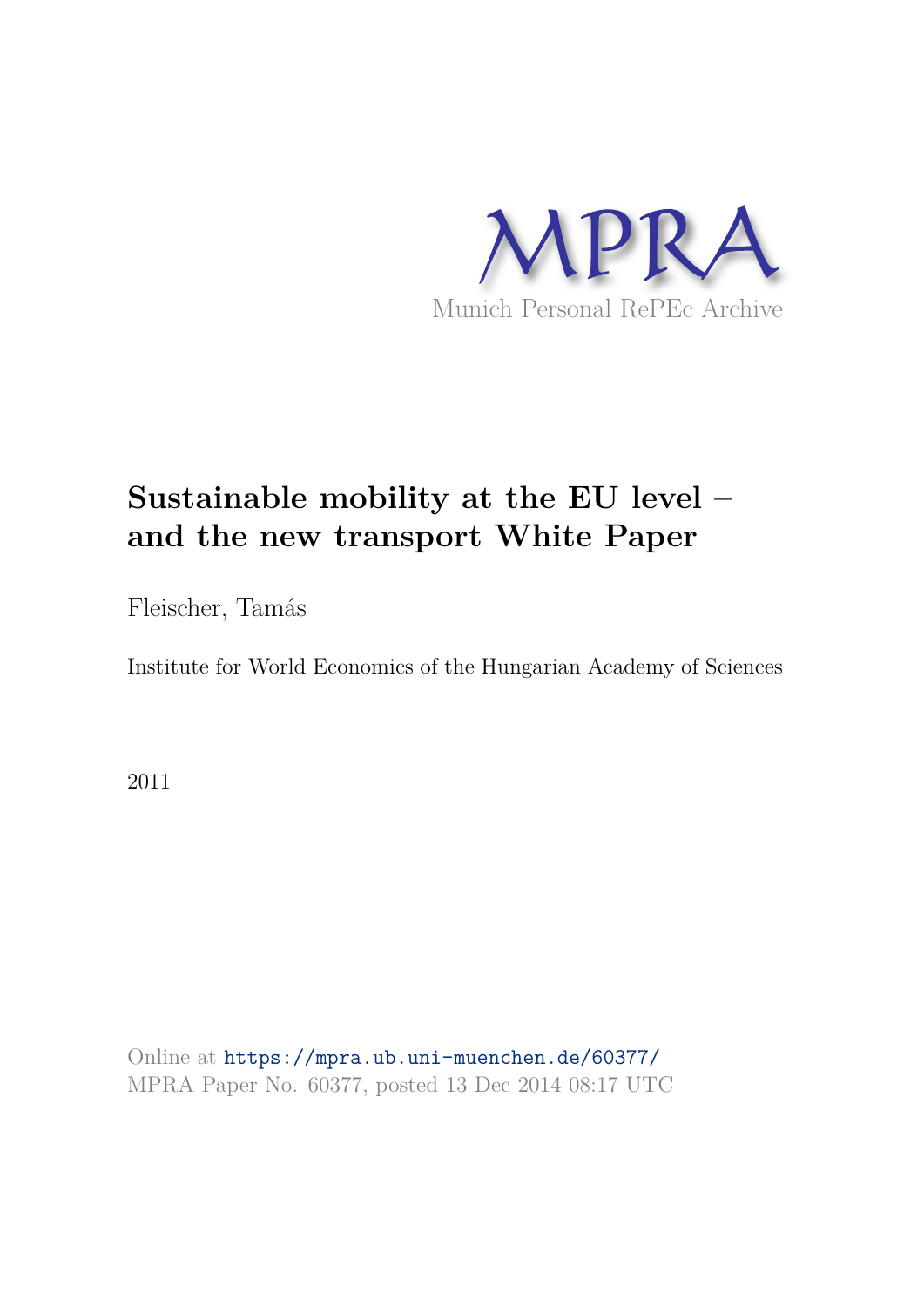#### **SUSTAINABLE MOBILITY AT THE EU LEVEL – AND THE NEW TRANSPORT WHITE PAPER**

#### **Tamás Fleischer**

Institute for World Economics of the Hungarian Academy of Sciences Országház u. 30. H-1014 Budapest, Hungary tfleischer@vki.hu

#### **ABSTRACT**

The main messages of the paper in four points are the following: (1) The environmental target for 2050 (sixty percent emission decrease, oil dependence decrease) is a very progressive vision, clear target. (2) The tools to achieve these objectives are sometimes still contradictory in the White Paper. (3) There is no clear picture on the what-to-dos of the first ten years until 2020 (when probably a new White Paper will be issued); the back-casting is missing following the vision. (4) The Strategy chapter is not too much based on the 2050 vision but rather on the creation of a single European transport area. It was a relevant vision in the period of the EU-6s, '-9s, '-12s – but it is a question if it is still relevant for the EU-27s, or it is rather a myth, a dream.

#### **1 INTRODUCTION**

The paper discusses the relation of transport to sustainability, with special attention to the commitments in this respect made in the White Papers of EU transport policy – especially the last one that appeared on March 28, 2011. [1].

The first block of the paper (Antecedents and frameworks) briefly refers to the concept of sustainability and how it affects transport. (References are made to earlier summaries given by this author in greater detail.) The second block assesses the content of the new White Paper in terms of sustainability, considering in turn the elements of its situation assessment and system of goals and the objectives stated in its "Vision for a competitive and sustainable transport system". Here the paper points to some inconsistencies in the document and conclusions about sustainability that the author considers to be irreconcilable.

#### **2 ANTECEDENTS AND FRAMEWORKS: SUSTAINABILITY, TRANSPORT, AND EU POLICY**

#### **2.1 Environmental criteria and sustainability**

The term *environment* has been radically revalued in the last three decades, from a negligible side factor into a notable one, and then into *decisive* peripheral condition.

The path between the last two can be envisaged well through the three pillars commonly advanced as an explanation of sustainability. The great mission of the triple pillar model of *economy, society* and *environment* was to promote the two other factors alongside the economy, but the common exegesis, which accords the three equal importance, so that the objective would be that the aggregate of the three forms of capital should not decline, has been superseded as obsolete. It has to be seen that these are three interleaving systems with different time scales, and vital though the economy may be, its system is embedded in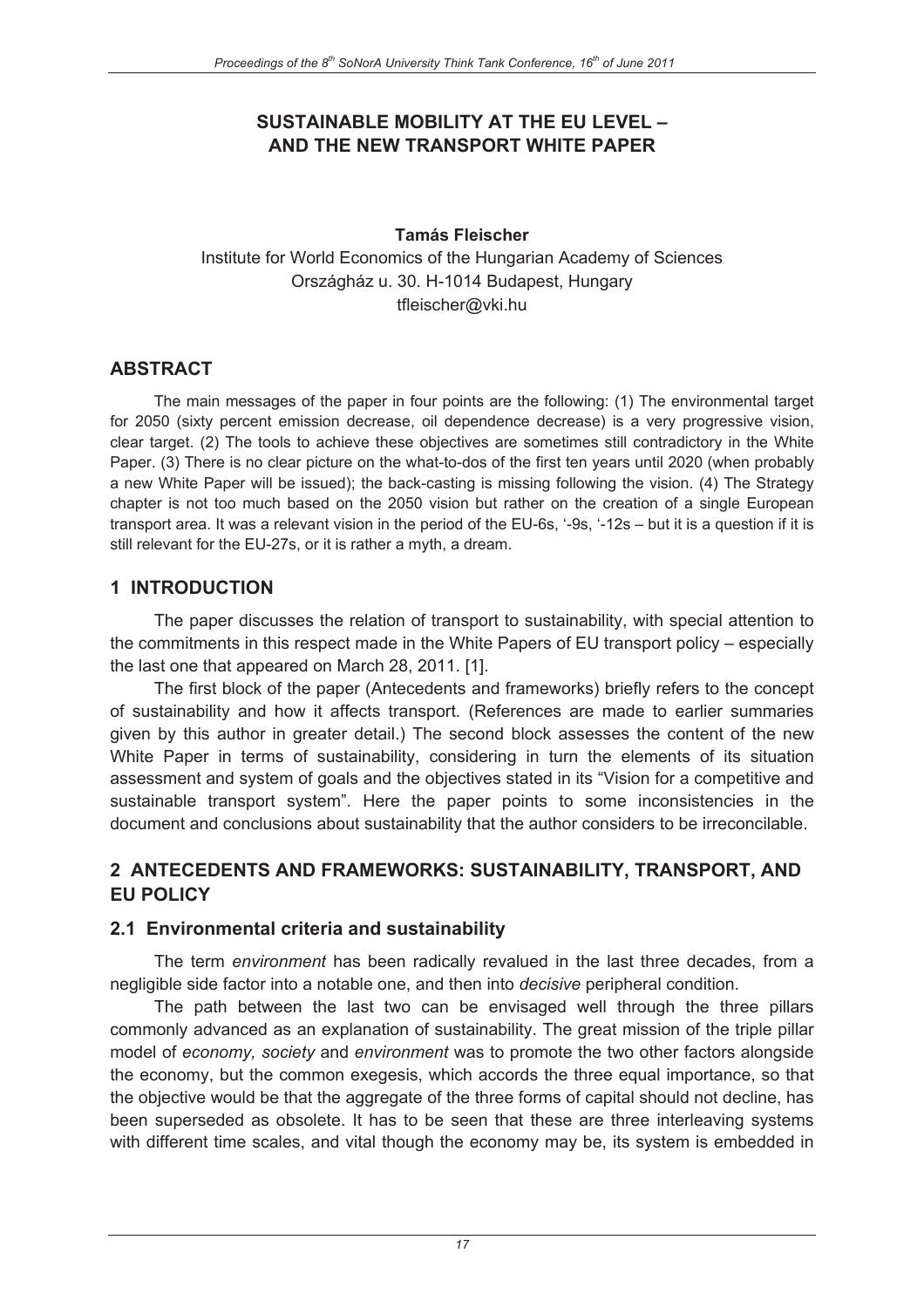society and in the broader environment, so that it has to adjust to the limitations that these impose<sup>1</sup> . (*Figure 1 is author's figure based on Passet* [3])



**Figure 1:** The three pillars of the sustainability are embedded into each other

Even more frequently than listing the three pillars as a definition of sustainable development, it is also customary, to cite the Brundtland report to the UN [4]: "Sustainable development is development that meets the needs of the present without compromising the ability of future generations to meet their own needs." The Brundtland definition actually underlines the dimension of *time* in sustainability, the need for *solidarity between generations*. When it is a question of transport, networks, and regional provisions, there comes a need to formulate a *spatial* aspect of sustainability alongside the temporal one, i. e. to complement the *inter-generational* relationship with obligations among contemporaries. Sustainability demands that the needs of those *in one place* are met without compromising the ability of *those in other places* to meet their own needs. "Other places" may be a wide range of distances away: from faraway islands in Oceania (if climate change is at stake, for example) to neighbouring districts, or to an adjacent street, to which traffic flows is diverted, or even a roadside stall or store where passing traffic makes conditions impossible.

#### **2.2 Transport and sustainability**

Those two ideas from the interpretation of sustainability suffice to draw attention to the main changes of outlook that the transport sector has had to face in the last couple of decades.

Transport can no longer be seen simply as a sector required to serve the economy's needs. It also has to operate with frames set by *society* and by the *environmental conditions*. The vision of the future held by autonomous transport specialists must be reshaped into a wider set of objectives, which helps to promote the *broader aims and scopes* of society. Exclusive heed to the sector's own efficiency criteria must give way to adjustment to programmes that promote *efficient development of the whole of society* (and within that, of course, offering an efficient transport solution). Transport that sets out to meet the needs of the moment (for which there is adequate transport expertise) has to be replaced by comprehensive thinking, in which a supply side integrated into the activities decisive to the formation of demand is *able to influence demands for transport*. Whereas the decisive role in improving the transport supply has been played hitherto by innovations and developments

 $\overline{a}$ <sup>1</sup> This is argued more detailed in Fleischer 2005. [2]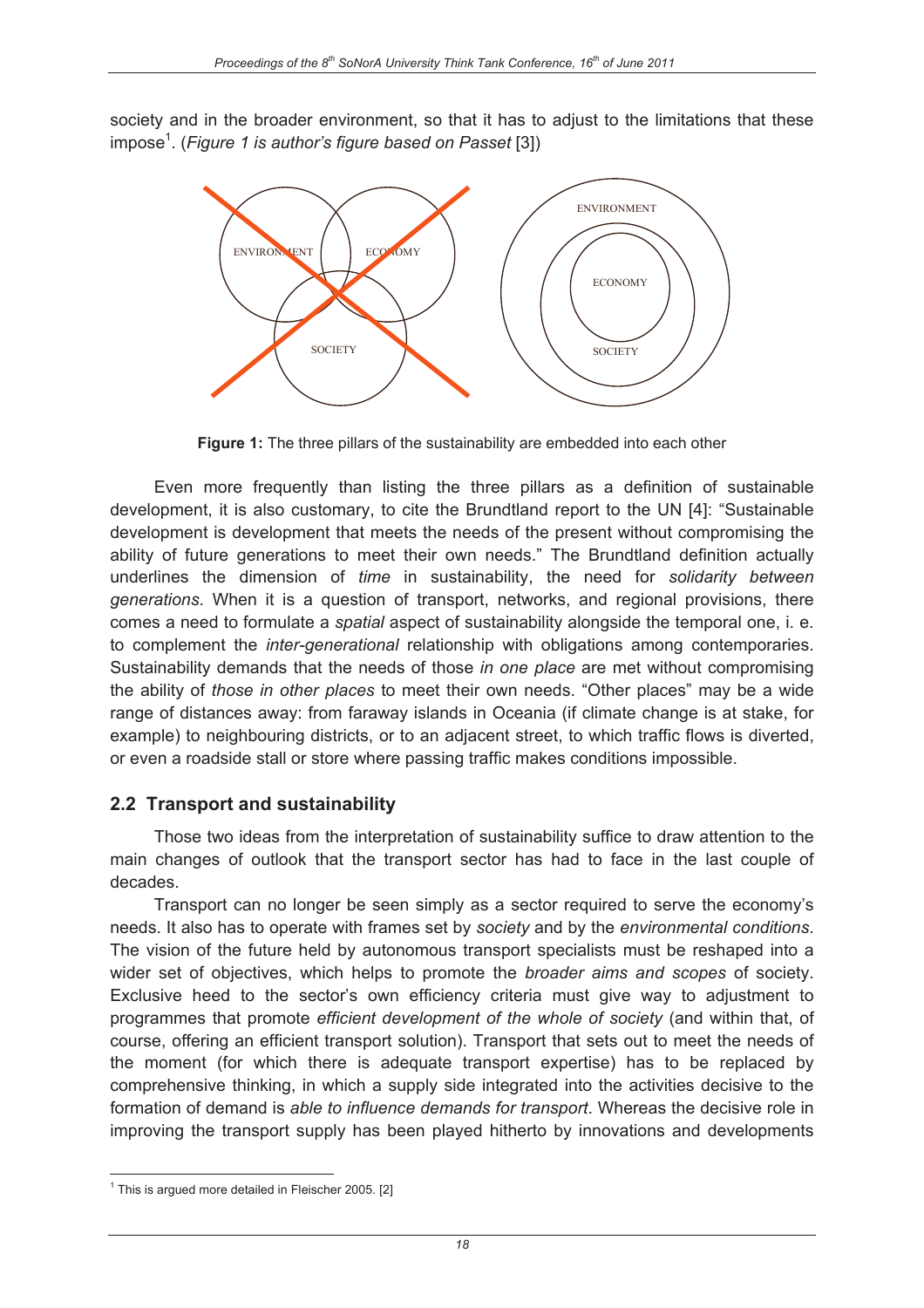that improve the rolling stock, track and fuel  $-$  the *hardware factors of transport*  $-$  it is essential when influencing the demand side to expand this, and event to shift the emphasis onto innovations capable of renewing the regulation and organization of transport and onto the inter-sectoral system of relations – the *software factors of transport*.

The changes of outlook are modelled well, for instance, by those in the social expectations towards urban transport. Over the middle third of the 20th century, the accepted goal was to *adjust the city physically* to the increasing volume of road transport and to sacrifice all public spaces to that end. By this time it has become clear that the framework can only be sum of a liveable city (along with the district around it). Only then priorities can be set. The finite space available must allow for recreation, open spaces, pedestrian traffic, public transport, private transport, commerce, etc. and for the requisite proportions between these multiple functions. The transport objectives can only be set once this situation has been acknowledged, for transport that exceeds the framework available constitutes a *spatial pollution* that is as harmful to society as air pollution or noise pollution.

Also perceptible is the change in outlook on a global scale, augmented by climate change. The traditional transport strategies defined transport objectives, broken down into tasks, and if all went well, the aim at project level of alleviating and neutralizing some of the environmental damage caused. This was institutionalized as environmental impact assessments (EIAs), but still only at project level. Only the institutionalization of strategic environmental assessments (SEAs) could introduce such thinking into the making of policies, plans, and programmes. The EU environmental action programmes appeared more emphatically; the fifth, in 1992 [5], stated explicitly that environmental policy had to be integrated into the main policy branches (i. e. those causing most environmental damage): manufacturing, energy management, transport, agriculture, and tourism. The idea was to prepare sectoral strategies in these fields that would prioritize environmental criteria from the outset.

The experience in Hungary was a complete failure. The documents intended to form a basis for debate appeared in 1998, but the sectors targeted did not support them, seeing them as superfluous extensions of the environmental portfolio, irrespective of what they contained. The effort remained within the bounds of the state administration and failed inevitably to attract any public support. Meanwhile climate change was proving to be more readily communicable and understandable, so that it gathered public support and appeared as a peripheral condition in the framework of policies. At least seemingly, the many dimensions of the environmental goal system were being narrowed down to one, greenhouse gases, primarily the need to restrict carbon dioxide emissions. Yet it is clear from the climate models that limiting carbon dioxide emissions would reduce the climate effects at most after a long delay. It was not possible to conceive of averting climate change; there would certainly be some, to which humanity would have to adapt. The question of *adaptation*, however, again assigns a more active role to the sectors mentioned, for it was not a matter of keeping below a single technological ceiling, but of preparing comprehensive sectoral strategies, which would again call for broad knowledge of each. This was a big advance for the sectors, away from a relative losing position, while it also became appreciated by the public that combating climate change meant adjusting to an important external system of conditions, within which each sector had to draw up its plans.

This is more or less the field in which environmental policy and effects exert their influence over important sectors, including transport. This was the system of relations that awaited the new EU transport policy. Being presenting it, however, it is worth looking at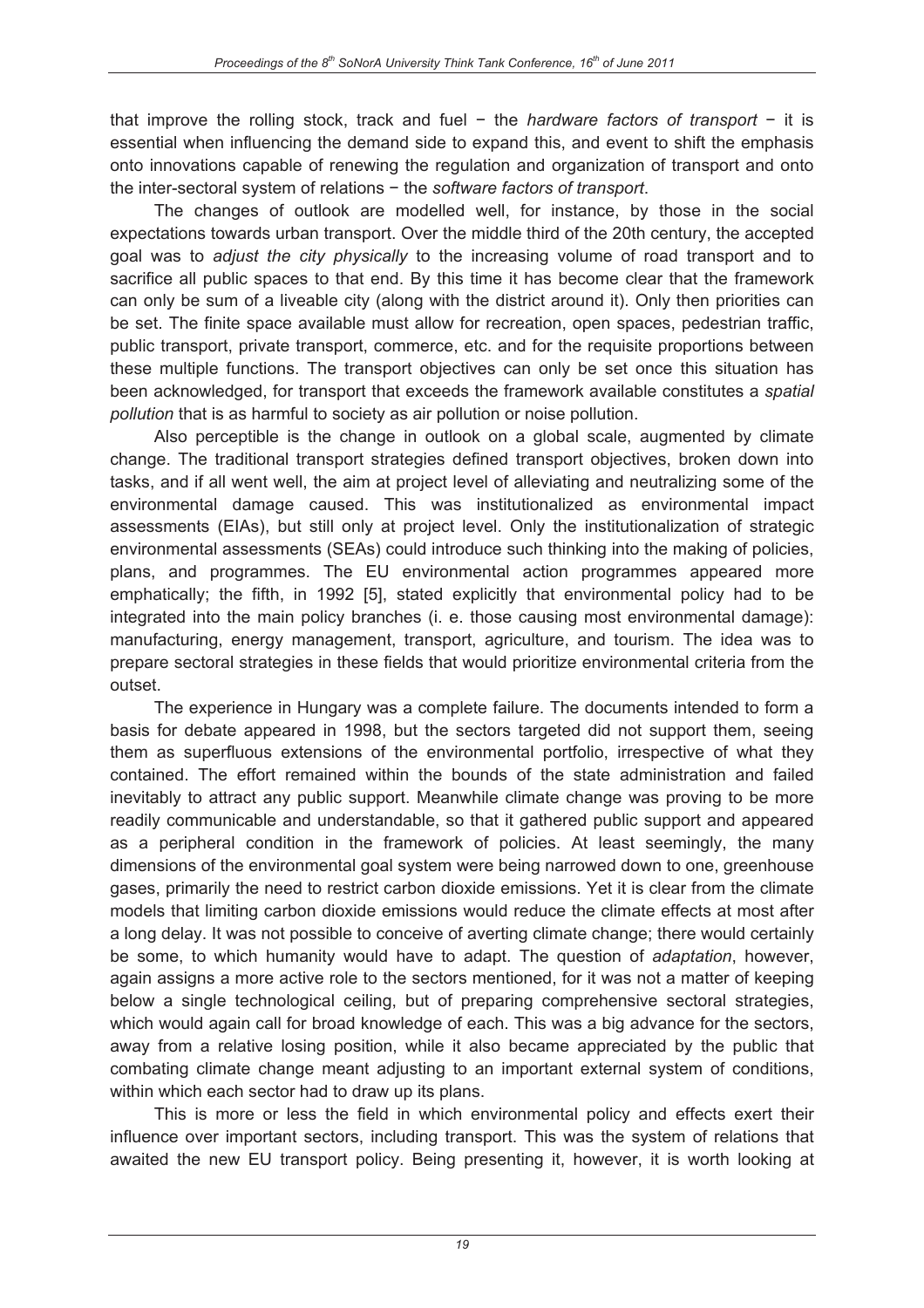another dimension: the relation of the earlier EU white papers to environmental policy at any time.

#### **2.3 The environmental stances of EU transport policies before 2010**

No common policy on transport appeared during the first thirty years of the European Communities, despite calls for one from the outset. Measures were taken on a number of matters to do with transport, but the aims behind them were not transport-related, but rather the demands of competition policy and elimination of distortions in that (market advantages).

The first EU common transport policy (CTP), which appeared in 1992 [6], was concerned first of all to introduce uniformity: harmonization of member-state regulations that were impeding flows and breaking up of national monopolies, and also the creation of a common infrastructural network (TEN-T).

This document was superseded by the 2001 White Paper [7]. This summed up the results in the previous period, concluding that most competitive-market objectives had been attained – consumer prices had eased, quality of service improved, technology spread, and closed transport markets (apart from rail) opened up, but overall disharmonies in transport had not been reduced: means of transport were expanding at unequal rates; road transport is still gaining market share. Development remained spatially unequal, with congestion at centres and scarcities in remote areas ubiquitous in the EU of that time. Moreover the report spoke of mounting health damage, worsening environmental figures, and shocking accident statistics.

The principles proclaimed in the 2001 White Paper, which rested on the evaluation of the situation and the EU environmental goals of the time, were a marked advance. It was newly realized that concentrating on transport links between countries would not suffice. There had to be harmonization in policy efforts, in depth and in outlook. The document went beyond the earlier approach by coming out firmly in favour of a policy change towards environmental and social sensitivity. An important part of this was firm support for breaking with the practice of increasing transport performance and lessening the growth in road transport.

The counter-attack by the road haulage industry obviously had much to do with the way the 2006 revision of the White Paper, Keep Europe Moving [8], distanced itself strongly from the original intention of moderating the aggregate growth of transport, including the response to the harmful consequences of road transport. Instead it described the development of international goods transport by road as commendable, making veiled damaging references to the environmental efforts by talking of "the efforts to achieve the goals of meeting growing mobility needs and strict environmental standards are beginning to show signs of friction<sup>"23</sup>

In this context it is especially welcome to find that the 2011 White Paper returns, with even more precise goals stated, to a decisive commitment to taking the environmental frame conditions seriously. Essentially the policy focuses on bringing about a 60 per cent decline in carbon dioxide emissions over forty years. The new White Paper can also be seen as a framework document for devising a strategy to achieve that goal.

 $\overline{a}$  $2$  lb. id. [8] p.8.

<sup>&</sup>lt;sup>3</sup> For a brief account of the EU transport policy in the period up to 2006, see Fleischer 2009 [9].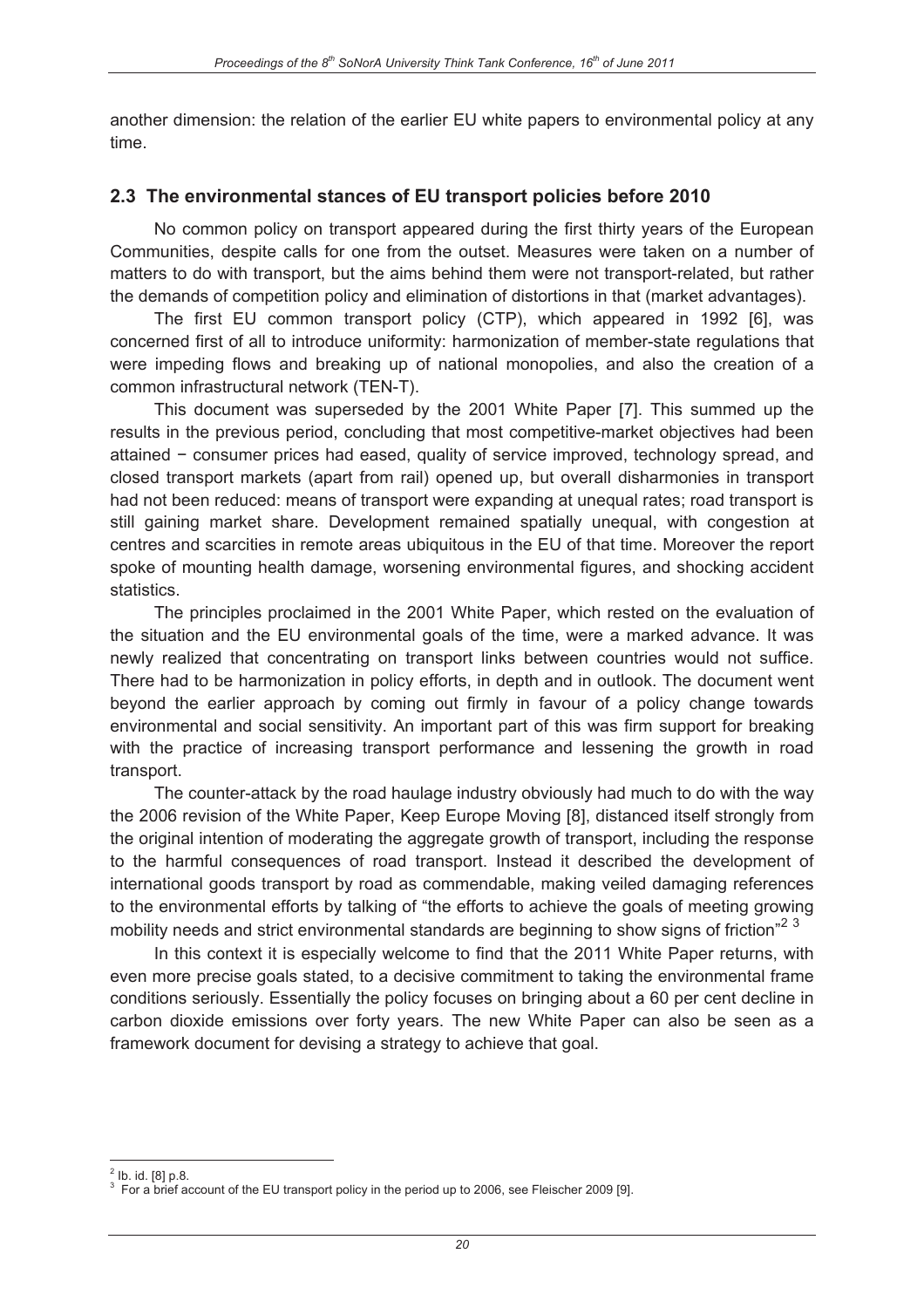#### **3 THE WHITE PAPER ON EU TRANSPORT POLICY 2011**

#### **3.1 The White Paper and its accompanying documents**

The main document on transport policy is the 30-page White Paper (COM(2011) 144 final) [1], which makes its main points in 68 paragraphs, accompanied by an appendix of 40 initiatives. Three accompanying documents belong to this: a 170-page impact assessment [10], a nine-page summary of it [11], and the 127-page working document [12]. This paper deals with the White Paper itself, with a mention of some statements found only in accompanying documents.

The planned structure of the White Paper is best reflected in the three main titles of the more detailed working document [12], I. Current trends and future challenges: Growing out of oil; II. A vision for 2050: an integrated, sustainable and efficient mobility network; and III. Strategy: policies to steer change.

#### **3.2 Few impact assessment lessons reach the White Paper**

The White Paper devotes only one paragraph (1.12) to assessing the previous White Paper. This reports success in market opening, passenger rights, transport safety and security, building components of the Trans-European Transport Networks, and measures to enhance environmental performance. But it omits to report on how far the adopted measures had the extra-transport effects for which they were taken. Looking not at the present, but projecting present trends into the future, Point 1.13 states that in energy usage, emissions, and even cohesion, the changes will fall short of desirable and may not even be in the desirable direction. Those drawing up the document had the means of offering far-reaching conclusions from analysis of the accomplishment of earlier goals, so casting doubts on some of the transport tools set for achieving these.

The White Paper does indeed seek radical new solutions for carbon dioxide emissions, energy dependence, and congestion, but it ignores the likewise modest advances in cohesion and proposes relying on the same means employed so far. This presents a danger that the new White Paper may push for the accomplishment of expensive, wrongly proposed solutions that will again *fail to gain the social and economic objectives* seen to be desirable.

#### **3.3 Focus objectives: emission cuts and a uniform European network**

The White Paper derives its main objectives from some important Union documents. One is the EU 2020 Strategy [13], from which the White Paper draws its sustainability goals. The other basic document is the Maastricht Treaty of 1992 [14], to which only the impact assessment refers explicitly ([10], paragraphs 90-93). This is the source for the objectives concerning the uniform Europe, fulfilment of the single market, and the free movement of goods.

The reference base of the overall policy objective of the document is that a sustainable transport system is considered to be as a key to the attainment of the goals of the EU 2020 strategy - smart, sustainable and inclusive growth. This calls for radical change compared with present practice. Among the economically, socially and environmentally undesirable effects to be averted are congestion, oil-dependency, accidents, emissions of greenhouse gases and other pollutants, noise, and fragmentation of territory. Three specific transport policy goals for achieving the overall objective are mentioned: to reduce transport-related carbon dioxide emissions by 60 per cent by 2050, to reduce oil dependency substantially, and to erect barriers to increasing congestion.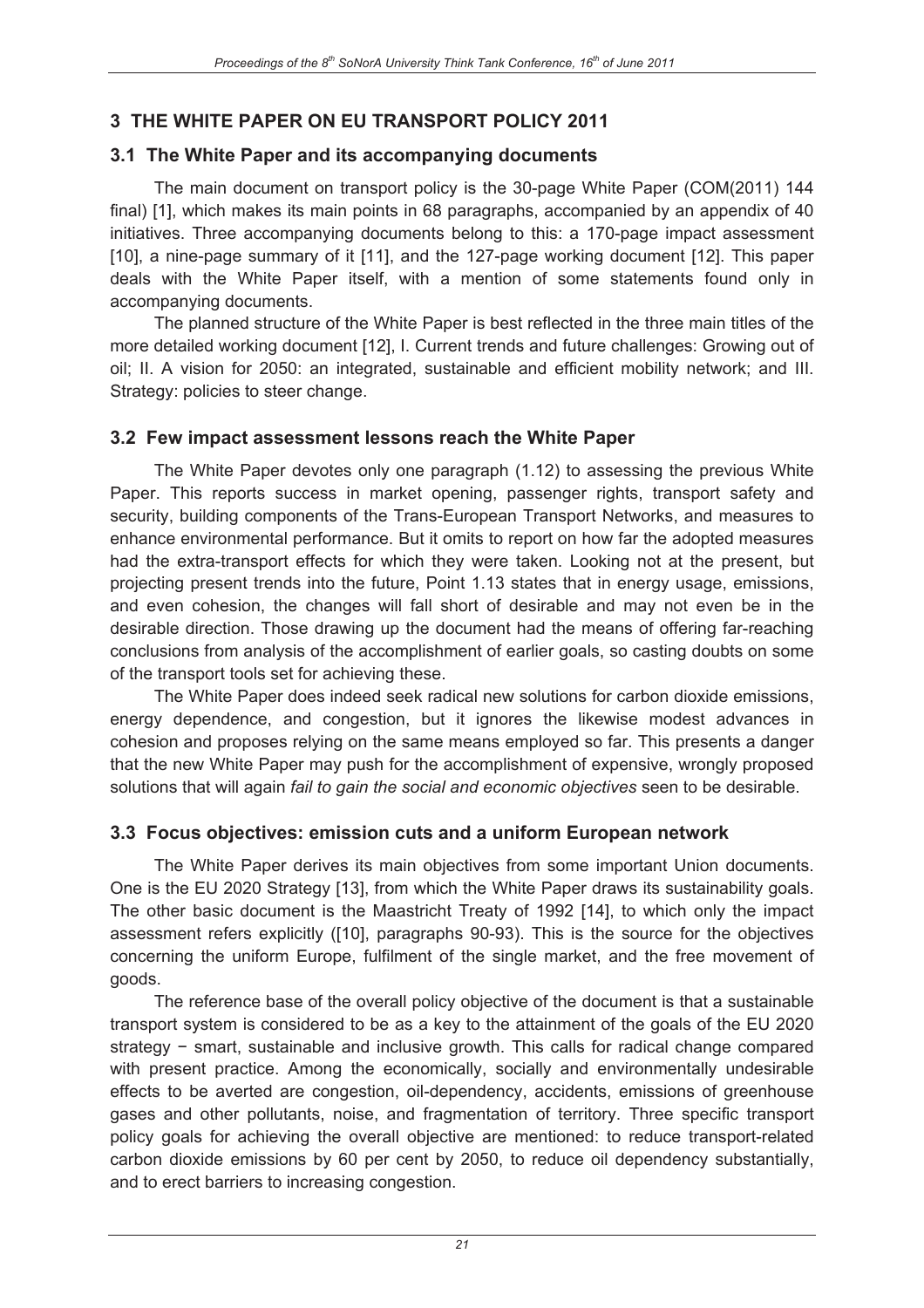The detailed impact assessment sees it as important to augment these with assistance in promoting the real sustainability goals of the transport system: better accessibility, equity, good service quality, efficient provision, and paid social costs ([10], paragraph 105). The study here draws polite attention to the fact that the policy objectives derived in slightly technocratic language from the documents, had been thrust forward before the pan-social tasks of transport to be thought out by common sense, which betrays that the vision for transport is not aimed sufficiently at integration into the ideas for the future of society as a whole.

The present writer's greater problems concern the other, implicit reference to the Maastricht Treaty and the aims derived from them. The question is whether in 2011 the EU-27s can follow blindly a paradigm that starts out from 1992: whether the transport White Paper should be aiming at a uniform and homogenous Europe, whereas it is increasingly clear that there are several patterns in regions that vary widely in development level, with various problems to be solved. With small differences in development level it is possible to equalize by linking the regions, but with large differences this is at best questionable; indeed the differences may be perpetuated or actually increase. (The way strong linkage may heighten development differences appears similarly in the role played by the common currency.)

If strong linkage of regions at different development levels exceeds the rate at which they can catch up (in their economies, societies, internal cooperation, systems of institutions, local systems of ties, etc.), the improving external links fail to exert the expected beneficial effect, – just as the common currency system has not proved to be a catch-up panacea either.

The problem is not the catch-up objective, but application of the earlier tools to regions with two, three or fourfold differences of development level. What seems to be needed is an intermediate step of deepening relations among groups of countries at similar or close economic and social levels and establishing the transport links within macro-regions accordingly, *rather than promoting an abstract, theoretical uniform system*. Unfortunately the present concept of a macro-region works against that. Designating a non-homogenous region such as the EU Danube Region for an area from Baden-Wurttemberg to Ukraine undermines the potential utility of the concept for the EU.

There is a similar danger in putting forward a transport White Paper that bases its strategy on a formal unit, a vision with no reality behind it. We should be reinterpreting the cohesion strategy and combating such formal uniformity instead of promoting them with the prospects of euro-subsidies (with our neighbours or the Visegrád Group). The need is to adjust the revised transport policy to the realities.

#### **3.4 The impact assessment examined three scenarios for attaining the emission-reduction goal**

The White Paper contains just one single scenario, projecting forward unchanged conditions (thus concluding to the need for a radical decrease in emissions), whereas the impact assessment kept necessary to present scenarios to achieve the target of a 60 per cent reduction. One scenario concentrates on technological methods of influencing the emission parameters of vehicles (referred to above as supply-side and hardware intervention). Another scenario focuses on policy for mobility management and the pricing of carbon dioxide emissions (demand-side and transport software intervention). The third scenario combines the two.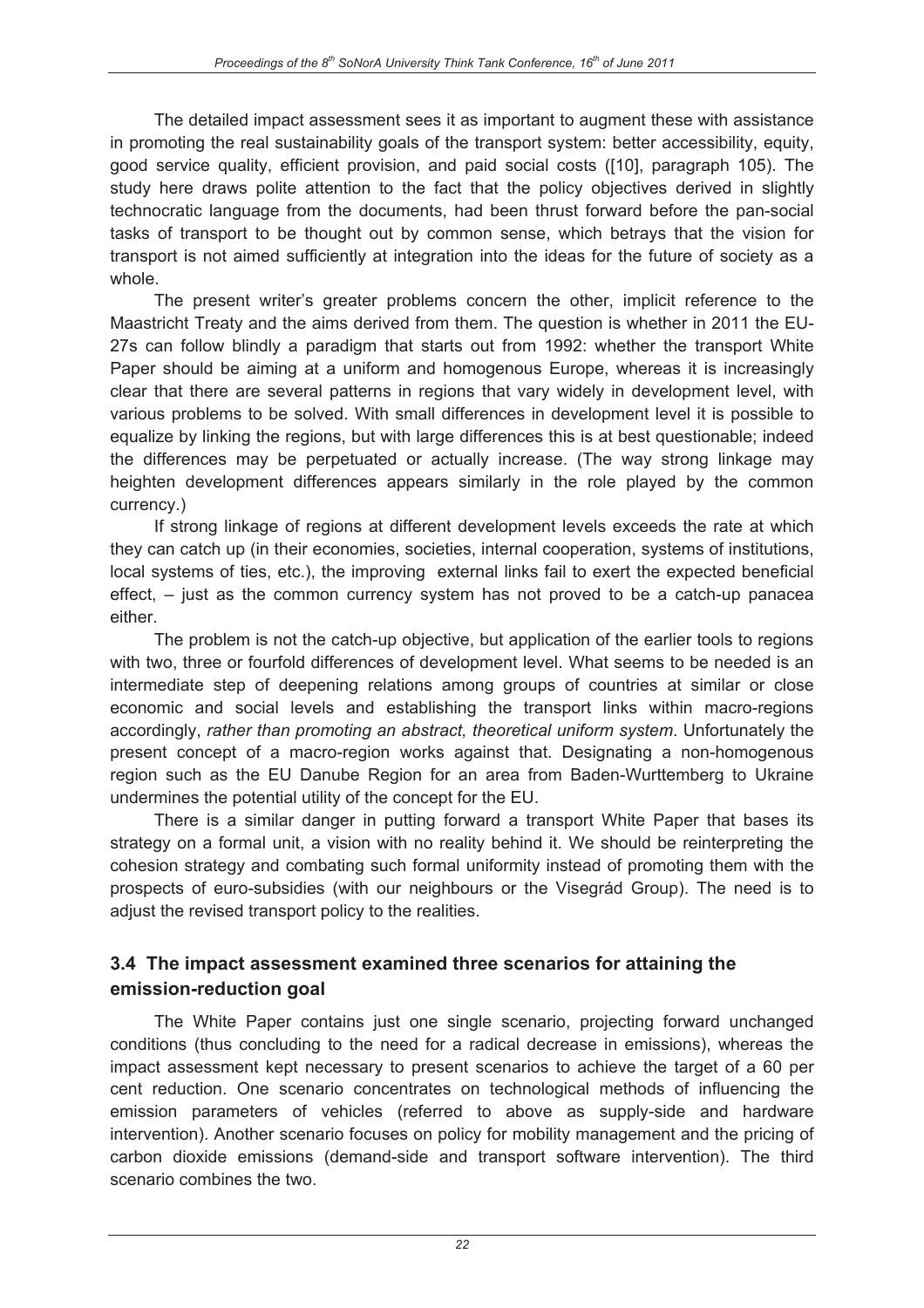One very important conclusion of the analysis is that *the desired results cannot be achieved simply by focusing on technology*. (There is a rich literature on this, pointing out that technological improvements have significant rebound effects: the surplus traffic grows contributed by the cheaper, more comfortable, freer transport cancels out the specific advantages obtained, or much of them.) The impact assessment rejects this scenario, and of the other two, supports on environmental grounds the pure supply-side scenario and on social and economic grounds the mixed solution.

#### **3.5 The integrated transport model of the White Paper creates effective rangebased groups**

It is significant that the White Paper thinks in terms of an integrated transport model, not of sub-sectors or of passenger/goods/infrastructure segments, but of long-distance, medium-distance, and urban transport spheres. (It is worth noting that Hungary in the 2007 Transport Operative Programme and its reference framework document [15], [16] used categories of a similar type, distinguishing the priorities as (a) international accessibility of the country and its regions; (b) mutual and internal accessibility of that regions; and (c/d) urban and commuter traffic/goods hubs.) This makes a good starting point for the consequences of which are worth applying throughout the White Paper. (Subsections 2.2, 2.3 and 2.4 of the document followed this division, but inconsistently: the subject-matter does not always match the subtitle.) The EU White Paper is also weakened by unclearly defined categories. Medium distance is sometimes 300 km and sometimes 600-800 km; the category 'urban' should consequently refer to cities and their attraction areas.

Having adjusted for the inconsistencies, it is more to the point to look at spatial rather than distance categories. The shorter distances the White Paper distinguished should be sorted as urban/conurbation, the longer as extra-EU, intercontinental and global, while the medium journeys of 300–800 km could be classed as a macro-regional spatial segment.

The above transport segments provide a chance to present the forecast for greenhouse-gas emissions ([12], p. 18) by that categories. Here the boundary between medium and long distances is set at 500 km, but by long distance is also meant the extra-EU relations (sea and air cargo).

The percentages in the table below represent proportions of the total emissions in the Union. Importantly, 23 per cent of the emissions come from urban/metropolitan traffic, 56 per cent from macro-regional, and 21 per cent from intercontinental. Passenger transport accounts for 60 per cent and goods transport for 40. Road transport is responsible for 70 per cent. (The figures are somewhat (1-2%) distorted because EU statistics label the emissions from power stations under energy, not transport.)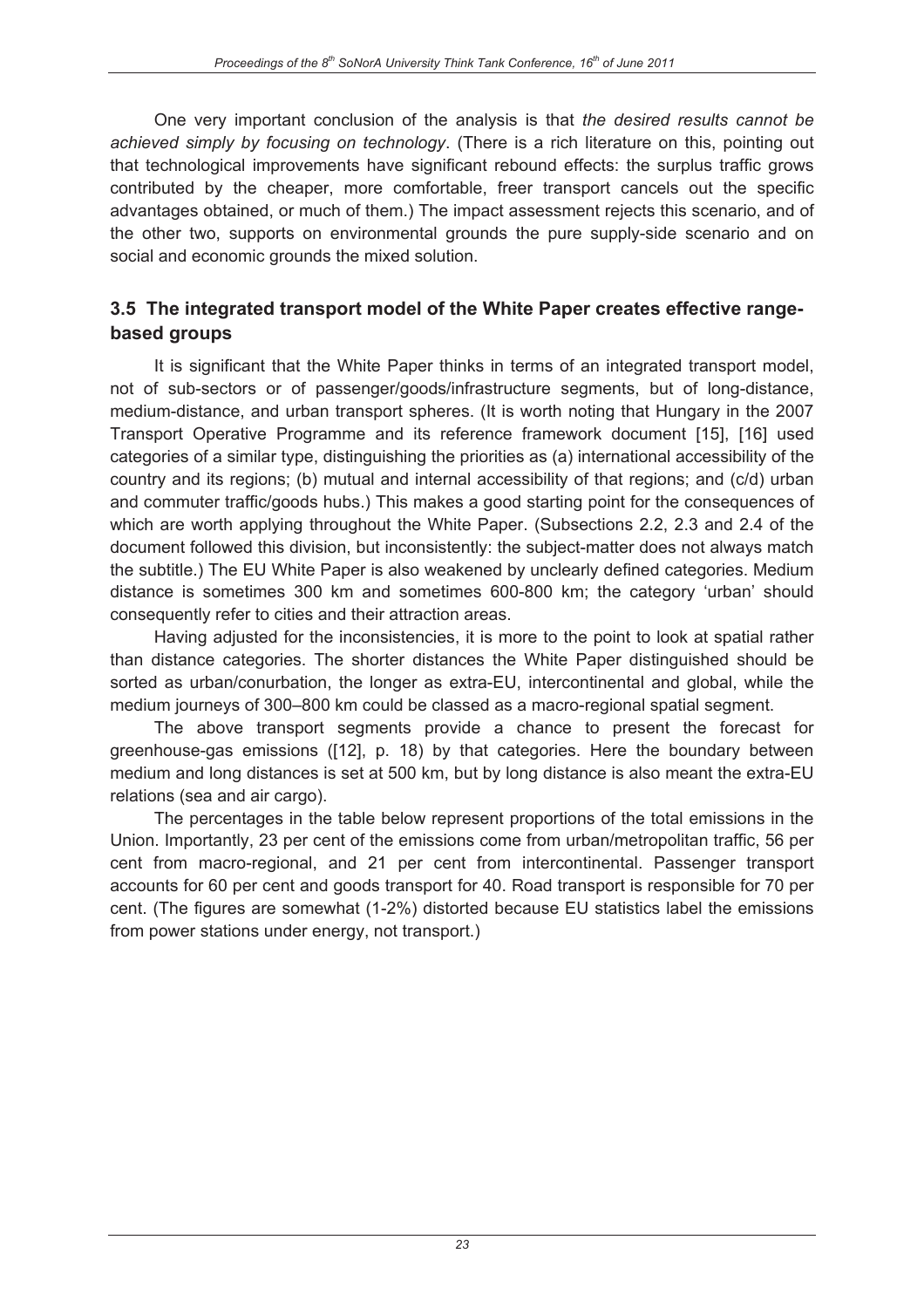| Greenhouse-gas<br>emissions<br>$SEC(2011)$ 391 final p. 18. |                | Urban,<br>metropolitan | <b>Macro-regional</b><br>( <sub>500</sub> km) | Global, inter-<br>continental |
|-------------------------------------------------------------|----------------|------------------------|-----------------------------------------------|-------------------------------|
| <b>Passenger</b>                                            |                | 17.00%                 | 33.00%                                        | $10.00\%$                     |
|                                                             | in which road: | $16.00\%$              | 29.00%                                        | $0\%$                         |
| Goods                                                       |                | $6.00\%$               | 23.00%                                        | 11.00%                        |
|                                                             | in which road: | $6.00\%$               | 19.00%                                        | $0.00\%$                      |

**Table 1:** Greenhouse-gas emissions by different modes and ranges (based on [12])

It is worth looking at the proportions of the total emissions emitted by the individual categories, since the 60 per cent aggregate reduction measures of the White Paper should be aggregated from these segments. Later (after the next table) it can be compared to what extent the declared measures reflect those proportions.

Medium distance is covered under Point 24: "Freight shipments over short and medium distances (below some 300 km) will to a considerable extent remain on trucks," which also implies that 300 km is the upper limit for medium distance. However, Point 26 states, "The challenge is to ensure structural change to enable rail to […] take a significantly greater proportion of medium and long distance freight." Point 28, in its discussion of air transport (in the wrong place, in the long distance bloc) notes, "In other cases, (high speed) rail should absorb much medium distance traffic," which must imply journeys of 600–800 km. In all events, the content and tasks of the medium category must be put more precisely for successful measures to be taken in reducing sharply the 56 percentage point share of emissions in this field.

#### **3.6 The White Paper gives three main development strands: vehicle and fuel technology, multimodal chain and modal shift, and information systems and others**

The second part of Point 19 designates three strands of development. This is important because Point 2.5 later groups accordingly into blocs the *ten development goals* for emission reductions stated there. Intervention in vehicle and fuel technology is the first, innovations for the multi-modal chains and modal changes are the second, and information systems, traffic management and market-compatible economic methods to facilitate more efficient infrastructure use are the third.

Of these, the first is technology for development of transport hardware, the second is also supply-side, but has to do with organization technology, and the third is technology that is applied partly on demand-side, partly on supply-side, thrust together with demand-side price intervention. It seems as if the White Paper is out of kilter with the intervention scenarios analysed in the impact assessment. The assessment too came out in favour of a mixed system, but with more restrained use of supply-side technologies and with emphasis on the importance of demand-side intervention. The White Paper not only omits this, but states explicitly in Point 18: "Curbing mobility is not an option." This runs counter to Point 31 of the White Paper, which talks of lowering urban traffic volumes with demand management and land use planning. Point 19 also proposes that transport users pay the full costs of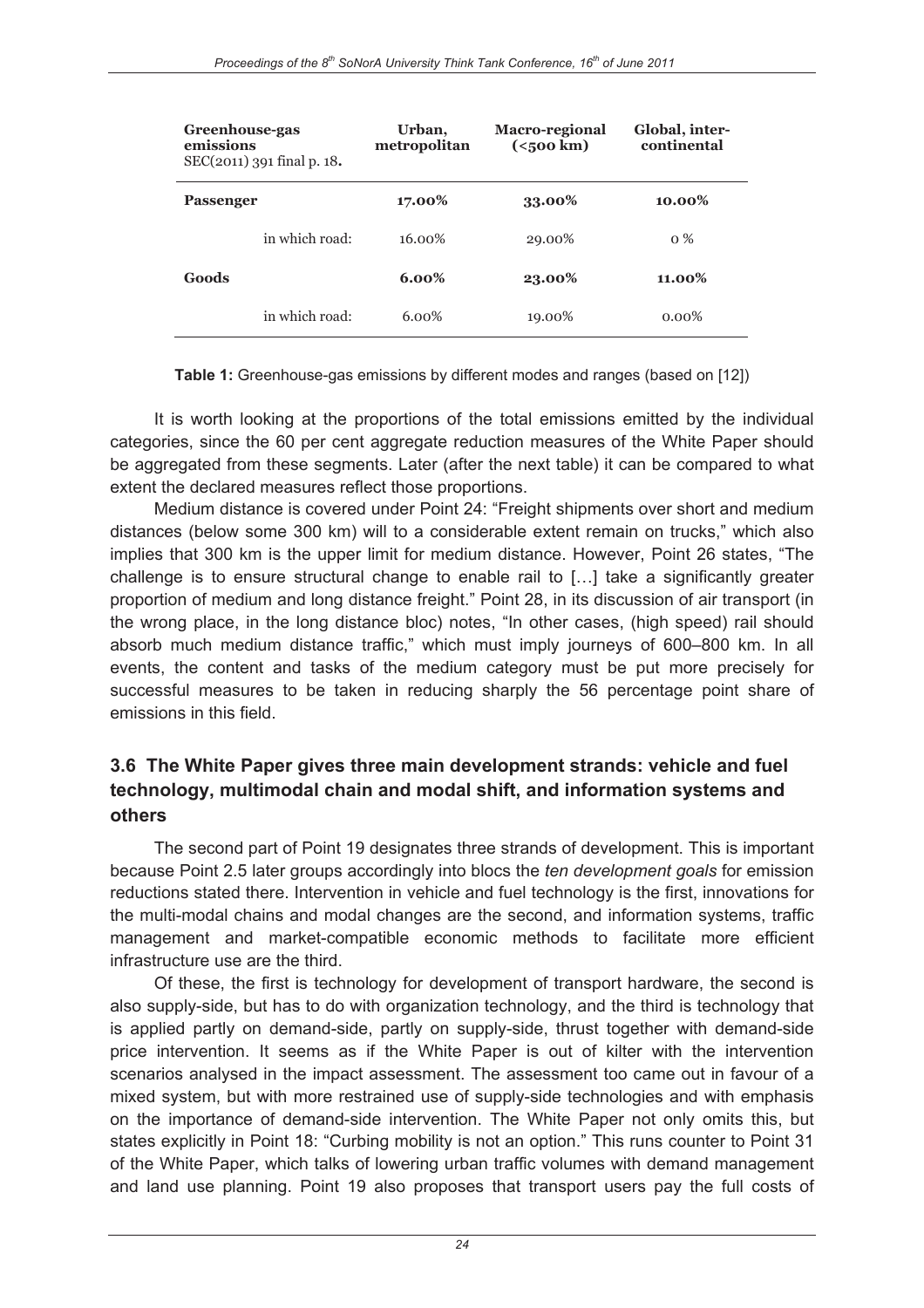transport, that is a mean of curbing mobility (indispensable mobility, excess mobility, unjustified mobility, uneconomic mobility).

#### **3.7 Ten goals for a competitive, resource-efficient system: the foundations shake**

In *Table 2* the ten goals of the White Paper are controlled trying to fit them to the categories given by the main development strands on the one side and by the distant ranges of the transport on the other.

Many inadequacies can be diagnosed and comments added looking through the goals and also the empty boxes in the table. Here the paper just presents the table itself, as a potential tool for helping to create a consistent system of goals offering also a feedback to the shaping of the main strands.

| Ten goals to<br>achieve 60 %<br><b>GHG</b> emission<br>reduction target | $Urban +$<br>suburban                                                   | <b>Macro-regional</b><br>(medium 300-<br>800 km)                                                                                      | <b>Global and</b><br><i>intercontinental</i>                                                                      |
|-------------------------------------------------------------------------|-------------------------------------------------------------------------|---------------------------------------------------------------------------------------------------------------------------------------|-------------------------------------------------------------------------------------------------------------------|
| <b>Vehicle and fuel</b>                                                 | $(1)$ Phase out<br>conventionally<br>fuelled cars in cities             |                                                                                                                                       | (2) Reduce maritime<br>emissions with 40%, low-<br>carbon fuel planes<br>achieve 40% share in fleet               |
| <b>Multimodal chains</b><br>and modal shift                             |                                                                         | (3) 30% of > 300 km road<br>fright at another mode by<br>2030; 50% by 2050;<br>(4) 3x more h-s rail 2030,<br>medium dis. Rail by 2050 | $(5?$ TEN-T) core netw. by<br>2030; > capacity by $2050$<br>(6) rail provision of air-<br>ports and ports by 2050 |
| <b>IT</b> systems<br>traff. management,                                 |                                                                         | (8) Multimodal inform.<br>Management payment sys                                                                                      | (7) Transport manag. syst.<br>for air, land, water by<br>$2020 + Galileo$                                         |
| safety<br>market tools                                                  | (9) 0 fatalit.by 2050<br>$(10)$ User / polluter<br>pays; h.ful subs.= 0 | $(9)$ 0 fatalities by 2050<br>(10) User / polluter pays,<br>harmful subsidies $= 0$                                                   | $(9)$ 0 fatalities by 2050<br>(10) User / polluter pays,<br>harmful subsidies $= 0$                               |

**Table 2:** Ten goals to achieve the 60 per-cent GHG emission reduction target sorted by the three main development strands and by three transport ranges

#### **3.8 The Strategy chapter of the White Paper doesn't couple policies to the objectives of the Future Vision chapter to steer changes, instead urge traditional solutions (contradicting sustainability targets) to the single European transport area goal hardly dealt with as objective**

The Strategy chapter of the White Paper begins to set up general objectives, as if it weren't the task of the previous chapter to fix the objectives, and weren't the task of this chapter to break the fixed goals to policies. "The objective for the next decade is to create a genuine Single European Transport Area by eliminating all residual barriers between modes and national systems, easing the process of integration and facilitating the emergence of multinational and multimodal operators." ([1] Point 34, p. 10.).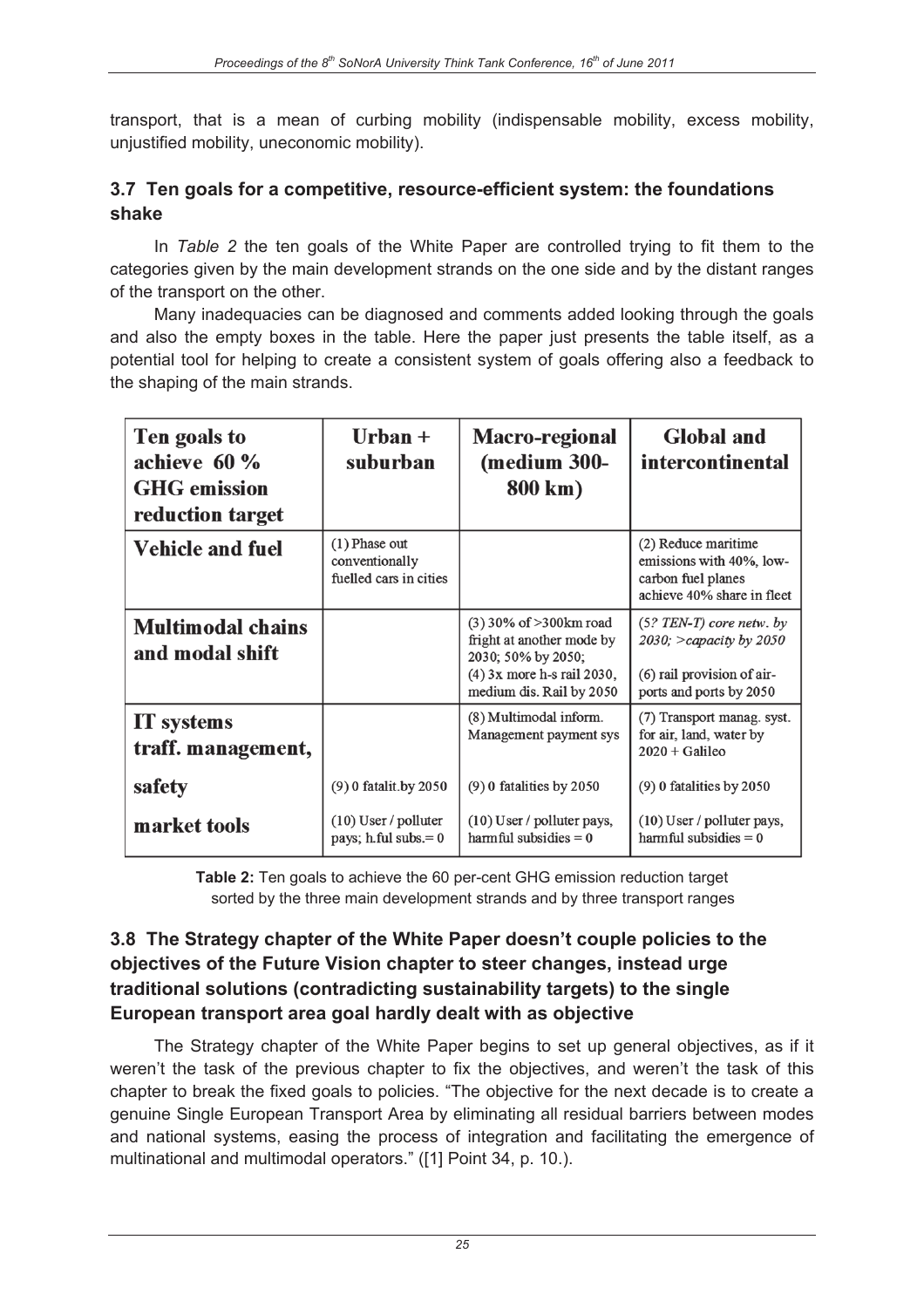Even more troubling, that the further part of the same paragraph offers a secondary position, practically subordinates *social, environmental, security* etc. points to these newly declared operative and economic objective, contradicting by that to the normal sustainability logic, that would subordinate economy to the environmental, social, security frames. "A higher degree of convergence and enforcement of social, safety, security and environmental rules, minimum service standards and users' rights must be an integral part of this strategy, in order to avoid tensions and distortions." ([1] Point 34, p. 10.)

Out of the formal problems another special problem is, that (as it was mentioned above) the idea of the uniform Europe of the 27s needs further support before just accepted as the starting point of the transport objective for the next decade.

"A Single European Transport Area should ease the movements of citizens and freight, reduce costs and enhance the sustainability of European transport." ([1] Point 36, p. 11.) In a sustainable logic it seems to be a quite absurd statement, that by easing the continent-long transport, the European society would move towards the direction of the sustainability, comparing to another situation, when the co-operation field would link densely those producers and consumers who are in a smaller distance to each other. (Naturally, if *sustainability of European transport* means but the sustaining of forwarders and roadbuilders, then the statement quoted can be true.) Long-distance links are necessary, but not for getting the great volume everyday commodities but to supplement those abilities that are missing from making prosperous and stable the small-distance and local co-operations.

"A further integration of the road freight market will render road transport more efficient and competitive." ([1] Point 36, p. 11.) Whether relative to whom the White Paper wants to make the road transport more competitive in this chapter by all-Europe integration,  $$ forgetting that in the previous chapter it was suggested to shift all fright to rail of ship longer than 300 km?

"…large divergences in terms of transport infrastructure remain between eastern and western parts of the EU, which need to be tackled. The European continent needs to be united also in terms of infrastructure." ([1] Point 51, p. 14.) Whether in which measured unit should be equalised just the transport infrastructure of the western and eastern part of Europe in the next decade? In capacity? In the use of the capacity? In pavement carrying capacity? In tariffs? In safety indicators? In carbon dioxide emissions per road-km? In other indicators?

In 2021 possibly a new White Paper will be issued for the transport. The Strategy offers very scarce information about what should be done until that based of the future vision of the new White Paper.

### **4 CONCLUSIONS**

This paper underlines two important features of sustainability: the economic system must be embedded into the social and the environmental ones, and beyond the temporal interconnections of sustainability, the spatial ones are also significant. For the transport sector it is a substantial consequence that the sector has to serve the environmental, social, safety and security goals, a sector policy can't be built up the other way round.

The 2001 European transport White Paper took seriously the environmental requirements and focused on braking traffic growth, especially road traffic growth. The review of the paper in 2006 let those goals eliminating. Compared to that the new White Paper seems to bring a progressive and explicit environmental frame as *it schedules 60 % decrease of CO2 emissions, or to phase out the traditional cars from cities by the horizon*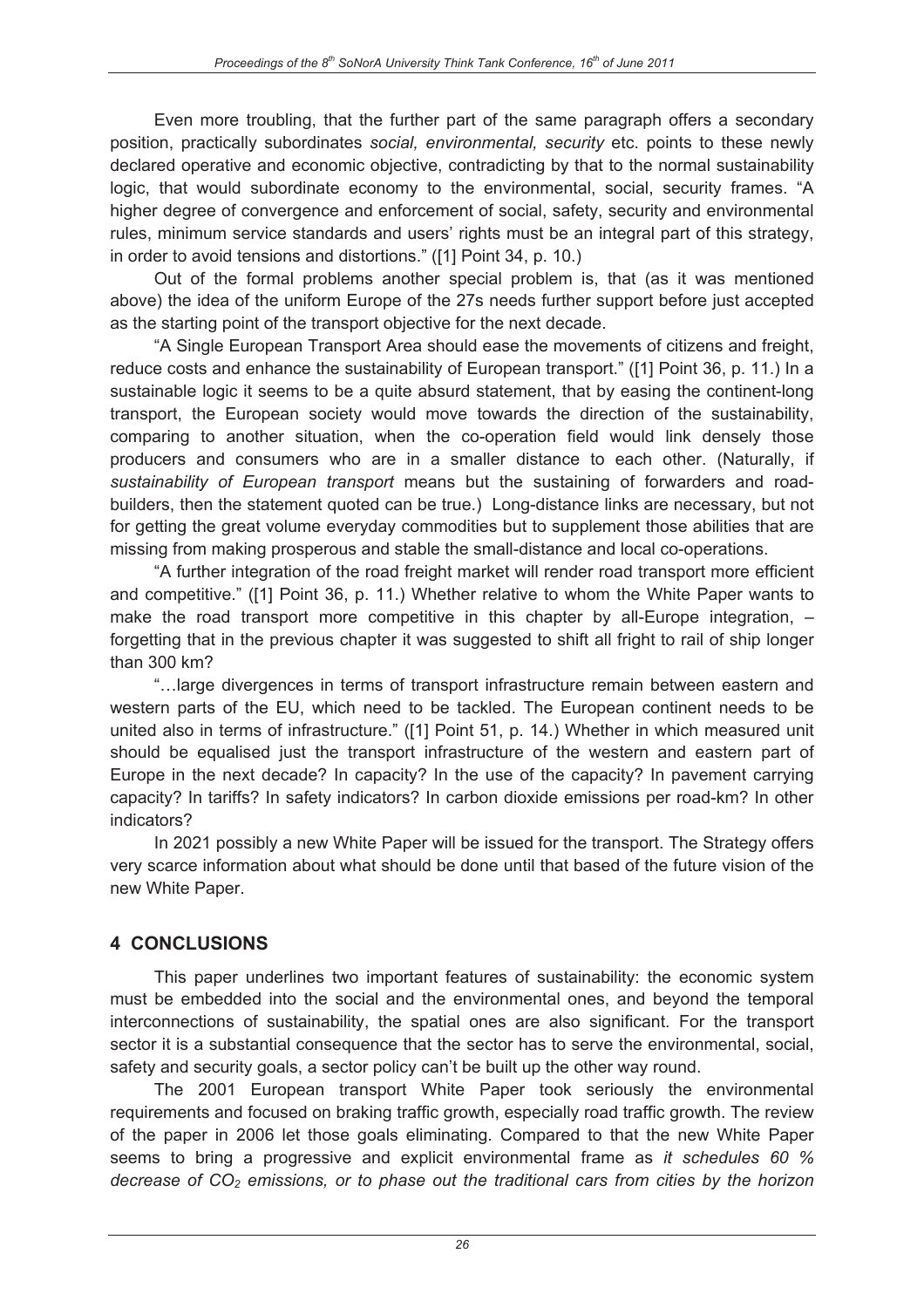*2050*. The document couples ten development goals to the environmental objectives, but the composition of these goals poorly reflect the warning of the impact assessment to avoid a too technically centred direction. Back-casting of the 2050 vision is missing from the document, and what is more, the indicator values are sometimes unfounded, uncontrollable, incalculable ones. A section of greater value in the document is the *distinction of the spatial segments of the integrated traffic* that approach can get an important role in future strategies after a more thorough processing.

The future vision block is still the more elaborated part of the document. The Strategy chapter that should broke the objectives to more operative tools is based on another goal structure instead: intending to adjust environmental and social requirements to the creation of *the single European transport area*. This objective wasn't fit into the goal-hierarchy of the document, it wasn't harmonised with the sustainability conditions, and it was not even confirmed apart from a reference in the Impact Assessment to the Maastricht Treaty. The cause of the problem can be lead back to the fact that the political background of the uniformity question of the EU was not maintained, revised, or adjusted to the real situation since, – so the transport attendance of that general objective couldn't be elaborated better either.

## **REFERENCES**

[1] COM(2011) 144 final. White Paper. Roadmap to a single European transport area – Towards a competitive and resource efficient transport system. Brussels: European Commission, 3. 28. 2011. http://eur-lex.europa.eu/LexUriServ/LexUriServ.do?uri=COM:2011:0144:FIN:EN:PDF

[2] Fleischer, T (2005) Fenntartható fejlődés – fenntartható közlekedés (Sustainable development, sustainable transport). Közlekedéstudományi Szemle 55:12, 2–9. http://www.vki.hu/~tfleisch/PDF/pdf05/fleischer\_fe-fejl-fe-kozl\_kmszle05-12.pdf

[3] Passet, R., (1979) L'économique et le vivant. Paris: Payot.

[4] Brundtland (1987) Our common future. Oxford/New York: UN World Commission on Environment and Development.

[5] Fifth EC Environmental Action Programme (1992): Towards Sustainability: A European Community programme of policy and action in relation to the environment and sustainable development. 17. 5. 93. Official Journal C 138/5.

[6] CTP(1992) COM (92) 494. The future development of the Common Transport Policy – A global approach to the construction of a Community framework for sustainable mobility. Brussels: European Commission.

[7] White Paper (2001) European transport policy for 2010: time to decide. Brussels: Office for Official Publications of the European Communities, CEC, COM (2001.) 370.

[8] Keep Europe moving (2006) Keep Europe moving – transport and sustainable mobility for our continent. Mid-term review of the European Commission 2001 Transport White paper [COM(2006)314]. Commission Report to Council and European Parliament. Brussels: European Commission, 22. 6. 2006. COM(2006) 314 final {SEC(2006) 768 } http://ec.europa.eu /transport/transport\_policy\_review/doc/com\_2006\_0314\_transport\_policy\_review\_en.pdf

[9] Fleischer T (2009) Transport policy in the European Union from an eastern perspective. Working Papers No. 193. 17 p. Budapest, Institute for World Economics of the Hungarian Academy of Sciences, December, 2009. http://www.vki.hu/workingpapers/wp-193.pdf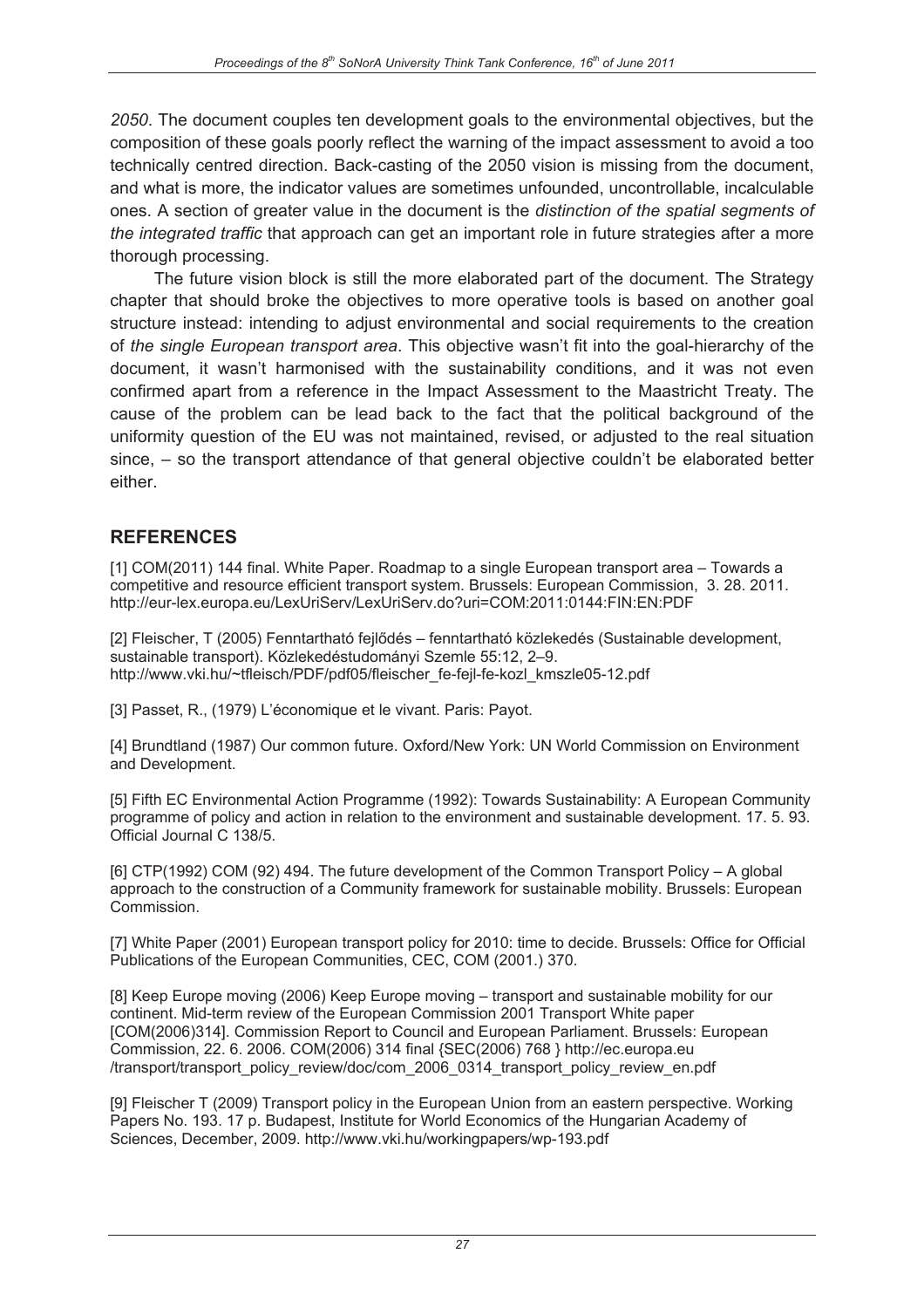[10] SEC(2011) 358 final: Commission Staff Working Paper: Impact Assessment. Brussels: European Commission, 28.3.2011.

http://ec.europa.eu/transport/strategies/doc/2011\_white\_paper/white\_paper\_2011\_ia\_full\_en.pdf

[11] SEC(2011) 359 final: Commission Staff Working Paper: Impact Assessment. Brussels: European Commission, 28. 3. 2011. http://ec.europa.eu/transport/strategies/doc /2011 white paper/white paper 2011 ia executive summary en.pdf

[12] SEC(2011) 391 final: Commission Staff Working Document: Accompanying the White Paper – Roadmap to a Single European Transport Area – Towards a competitive and resource efficient transport system. Brussels: European Commission, 28. 3. 2011 http://ec.europa.eu/transport/ strategies/doc/2011\_white\_paper/white\_paper\_working\_document\_en.pdf

[13] COM(2010) 2020 final. Communication from the Commission. Europe 2020. A strategy for smart, sustainable and inclusive growth. Brussels: European Commission, 3. 3. 2010.

[14] Maastricht Treaty (1992) on European Union. Official Journal C 191, 29 July 92 http://eur-lex.europa.eu/en/treaties/dat/11992M/htm/11992M.html#0001000001

[15] KözOP (2007): Közlekedési Operatív Program (Transport operative programme). July 2007. Budapest: Magyar Köztársaság Kormánya. http://www.kszk.gov.hu/data/cms27473/KOZOP\_070712\_hu.pdf

[16] ÚMFT (2007): Új Magyarország Fejlesztési Terv. Magyarország Nemzeti Stratégiai Referenciakerete 2007–2013. Foglalkoztatás és növekedés (New Hungary Development Plan. National Strategic Reference Framework 2007–13. Employment and growth) Budapest: Magyar Köztársaság Kormánya. http://www.nfu.hu/download/479/UMFT\_HU\_NSRK-hun\_Accepted.pdf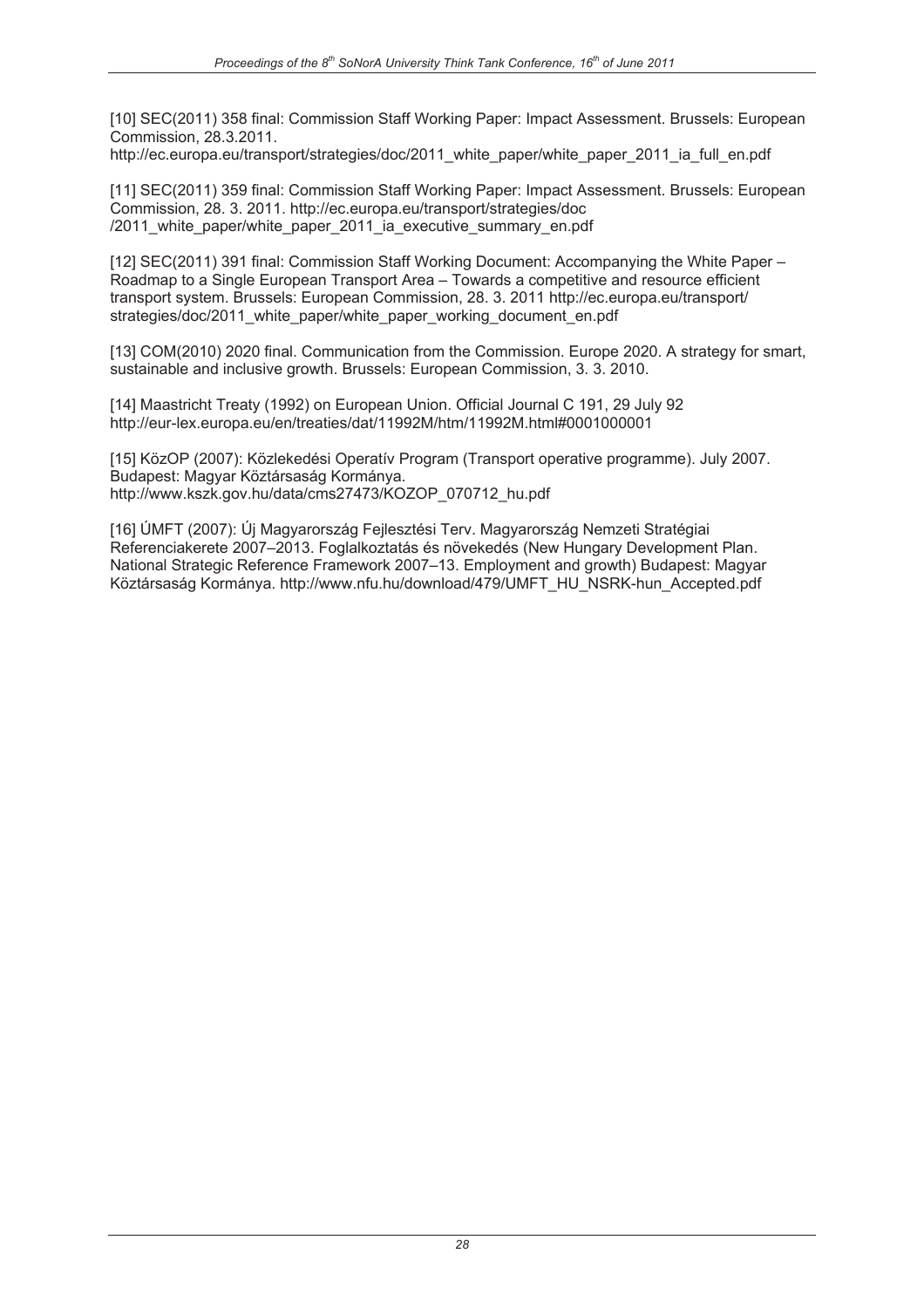



**Proceedings of the 8<sup>th</sup> SoNorA University Think Tank Conference ISSN 1868-8411** 

**16th of June 2011**